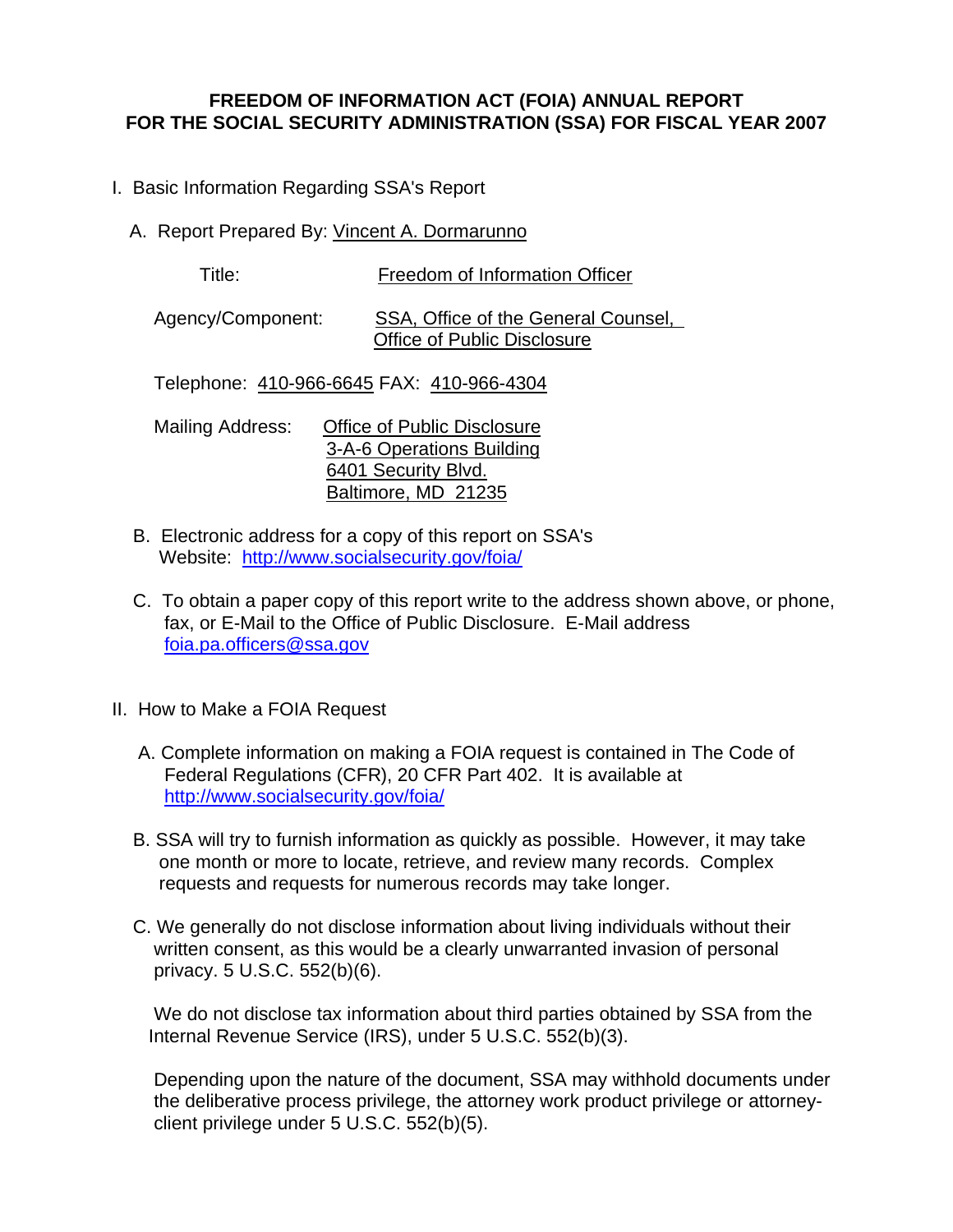- III. Definitions of Terms and Acronyms Used in the Report
	- A. Agency specific acronyms or other terms.
		- 1. SSA Social Security Administration
		- 2. SSN Social Security number
	- B. Basic terms, expressed in common terminology.
		- 1. FOIA/PA Request Freedom of Information Act/Privacy Act request. A FOIA request is generally a request for access to records concerning a third party, an organization, or a particular topic of interest. A Privacy Act request is a request for records concerning oneself; such requests are also treated as FOIA requests. (All requests for access to records, regardless of which law is cited by the requester, are included in this report.)
		- 2. Initial Request a request to a Federal agency for access to records under the FOIA.
		- 3. Appeal a request to a Federal agency asking that it review, at a higher administrative level, a full denial or partial denial of access to records under the FOIA, or any other FOIA determination such as a matter pertaining to fees.
		- 4. Processed Request or Appeal a request or appeal for which an agency has taken a final action on the request or the appeal in all respects.
		- 5. Multi-Track Processing a system in which simple requests requiring relatively minimal review are placed in one processing track and more voluminous and complex requests are placed in one or more other tracks. Requests in each track are processed on a first-in/first-out basis. A requester who has an urgent need for records may request expedited processing. (See below).
		- 6. Expedited Processing an agency will process a FOIA request on an expedited basis when a requester has shown an exceptional need or urgency for the records, which warrants prioritization of his or her request over other requests that were made earlier.
		- 7. Simple Request a FOIA request that an agency using multi-track processing places in its fastest (nonexpedited) track based on the volume and/or simplicity of records requested.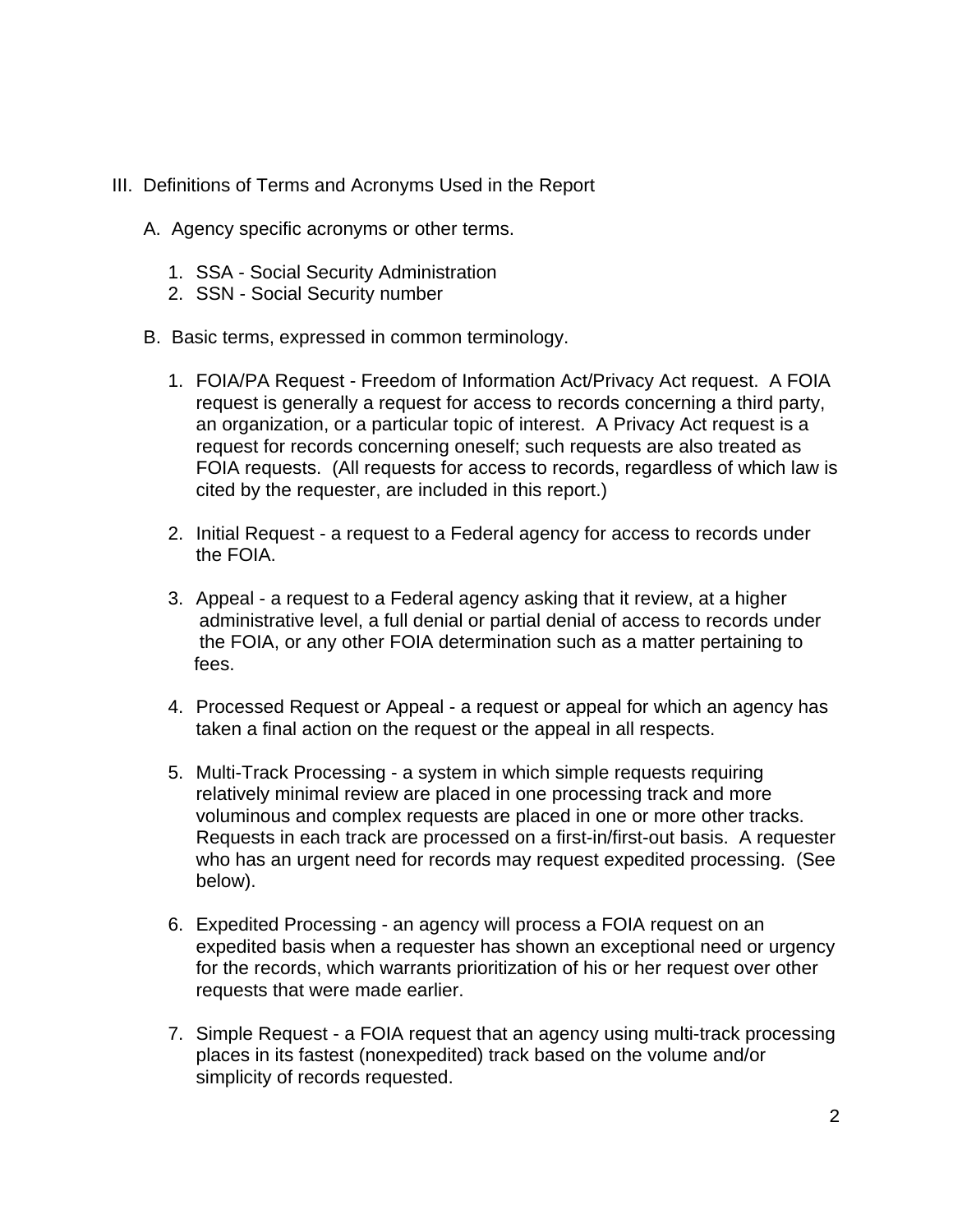- 8. Complex Request a FOIA request that an agency using multi-track processing places in a slower track based on the volume and/or complexity of records requested.
- 9. Grant an agency decision to disclose all records in full in response to a FOIA request.
- 10. Partial Grant an agency decision to disclose a record in part in response to a FOIA request, deleting information determined to be exempt under one more of the FOIA's exemptions; or a decision to disclose some records in their entireties, but to withhold others in whole or in part.
- 11. Denial an agency decision not to release any part of a record or records in response to a FOIA request because all the information in the requested records is determined by the agency to be exempt under one or more of the FOIA's exemptions, or for some procedural reason (such as no record is located in response to a FOIA request).
- 12. Time Limits the time period for an agency to respond to a FOIA request (ordinarily 20 working days from proper receipt of a "perfected" FOIA request).
- 13. "Perfected" request a FOIA request for records which adequately describes the records sought, which has been received by the FOIA office of the agency or agency component in possession of the records, and for which there is no remaining question about the payment of applicable fees.
- 14. Exemption 3 Statute a separate Federal statute prohibiting the disclosure of a certain type of information and authorizing its withholding under FOIA subsection (b)(3).
- 15. Median Number the middle, not average, number, for example, of 3, 7, and 14, the median number is 7.
- 16. Average Number the number obtained by dividing the sum of a group of numbers in the group. For example, of 3, 7, and 14, the average number is 8.

## IV. Exemption 3 Statutes

A. List of exemption 3 statutes relied on by the Agency during the fiscal year.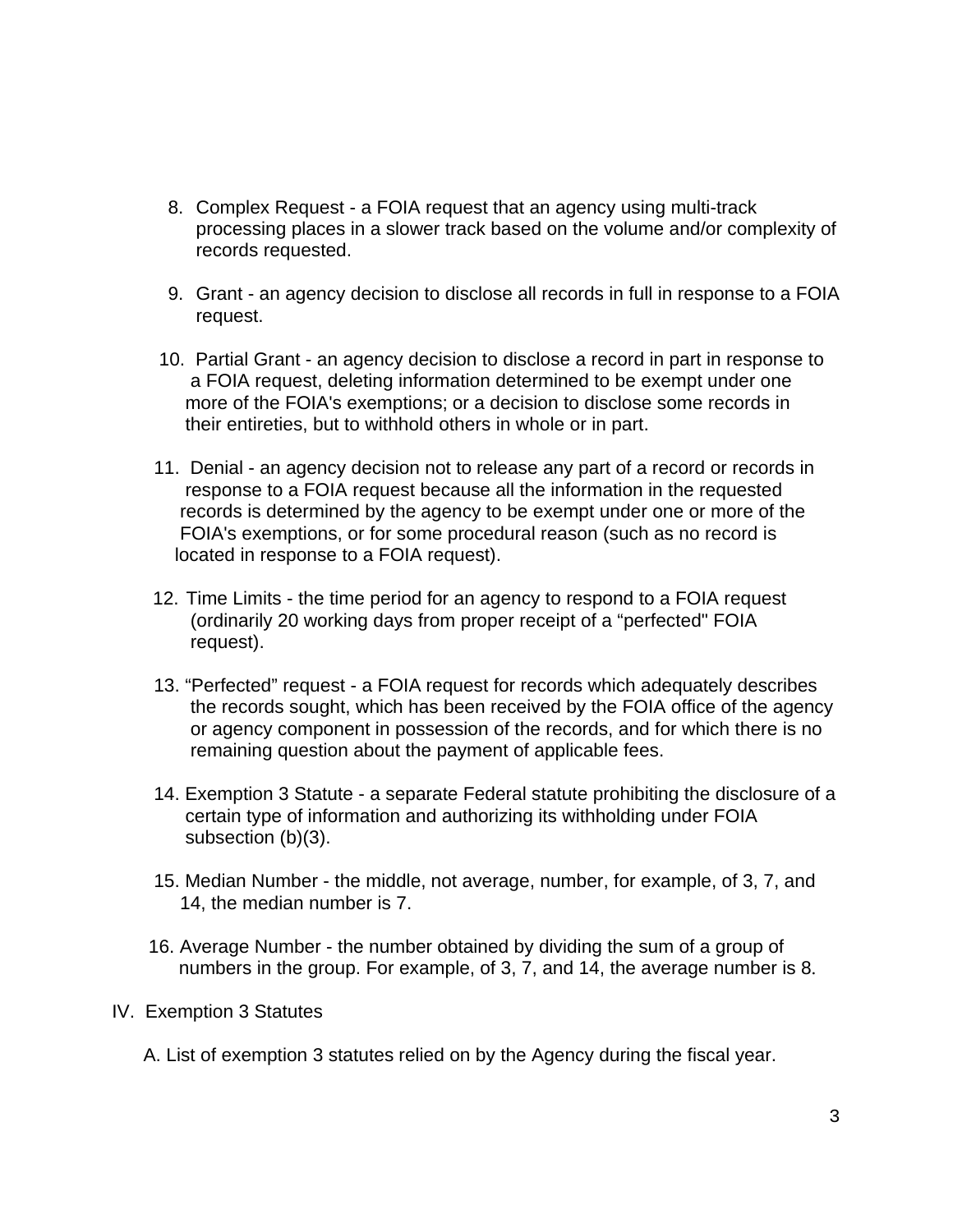1. 26 U.S.C. 6103 - SSA withholds tax return information, such as third party addresses and employers' names and addresses, in situations in which section 6103 of the Internal Revenue Code is applicable.

 41 U.S.C. 253b(m) - The National Defense Authorization Act for Fiscal Year 1997, Public Law No. 104-201, codified at 41 U.S.C. 253b(m), contained a prohibition on the release of contractor proposals under the FOIA. It prohibits the disclosure of any proposal that is not set forth or incorporated by reference in a contract entered into between an agency and the contractor that submitted the proposal. This provides blanket protection for proposals of unsuccessful offerors.

2. Statement of whether a court has upheld the use of each statute.

26 U.S.C. 6103: Yes

Examples:

 The withholding of tax return information has been approved under three different cases. See e.g., Church of Scientology v. IRS, 484 U.S. 9, 15 (1987); Aronson v. IRS, 973 F.2d 962, 964-65 (1st Cir. 1992) (finding that IRS lawfully exercised discretion to withhold street addresses pursuant to 26 U.S.C. section 6103(m)(1)); and Long v. IRS, 891 F.2d 222, 224 (9th Cir. 1989) (holding that deletion of taxpayers' identification does not alter confidentiality of section 6103 information).

 The United States Supreme Court and most appellate courts that have considered withholding tax return information have held either explicitly or implicitly that section 6103 of the Internal Revenue Code satisfies subpart (B) of exemption 3.

41 U.S.C. 253b(m): Yes

Example:

 The withholding of contractor proposals under this statute has been approved in Hornbostel v. Department of Interior, 305 F.Supp.2d 21. (D.D.C. 2003)

## V. Initial FOIA/PA Access Requests

A. Number of initial requests

1. Number of requests pending as of end of preceding year 1,156

4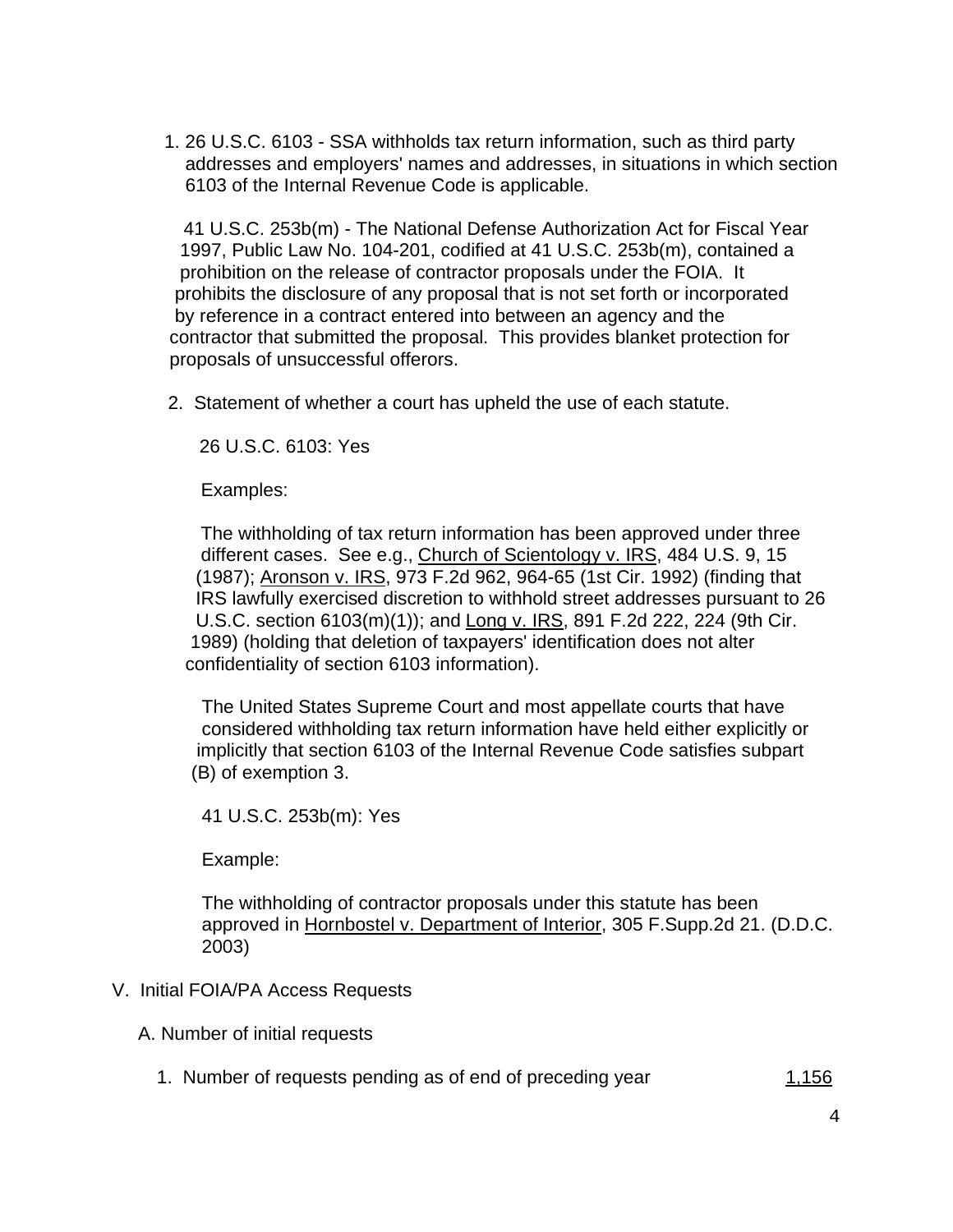| 2. Number of requests received during fiscal year 2007      | 18,995,845 |
|-------------------------------------------------------------|------------|
| 3. Number of requests processed during fiscal year 2007     | 18,995,719 |
| 4. Number of requests pending as of end of fiscal year 2007 | 1,282      |
| B. Disposition of initial requests                          |            |
| 1. Number of total grants                                   | 18,994,411 |
| 2. Number of partial grants                                 | 206        |
| 3. Number of denials based on FOIA exemptions               | 300        |

 Number of times each FOIA exemption is used (multiple exemptions can be used for individual cases):

| (1) Exemption 1         |               |
|-------------------------|---------------|
| (2) Exemption 2         | 121           |
| (3) Exemption 3         | <u>38</u>     |
| (4) Exemption 4         | 8             |
| (5) Exemption 5         | 119           |
| (6) Exemption 6         | 249           |
| $(7)$ Exemption $7(A)$  | $\frac{0}{0}$ |
| (8) Exemption 7(B)      |               |
| $(9)$ Exemption $7(C)$  | 14            |
| $(10)$ Exemption $7(D)$ |               |
| $(11)$ Exemption $7(E)$ | $\frac{0}{0}$ |
| $(12)$ Exemption $7(F)$ | $\frac{0}{0}$ |
| (13) Exemption 8        |               |
| (14) Exemption 9        |               |
|                         |               |

| 4. Total other reasons for non-disclosure                                                                                                                                                                                     |                                               |
|-------------------------------------------------------------------------------------------------------------------------------------------------------------------------------------------------------------------------------|-----------------------------------------------|
| a. No record<br>b. Referrals<br>c. Request withdrawn<br>d. Fee-related reason<br>e. Records not reasonably described<br>f. Not a proper FOIA request for some other reason<br>g. Not an agency record<br>h. Duplicate request | 151<br><u>0</u><br>$\frac{34}{24}$<br>68<br>5 |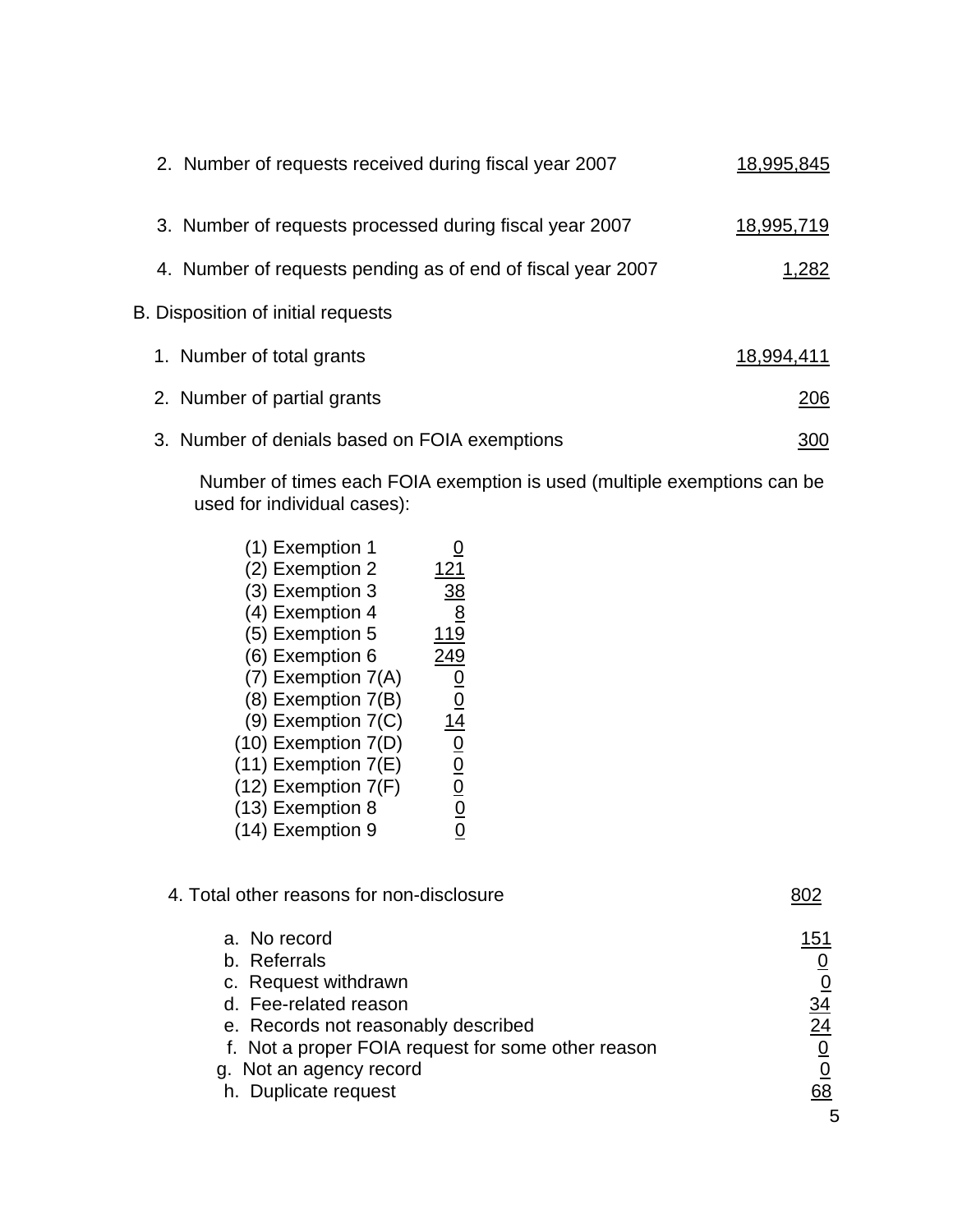| i. Other (general information on making a FOIA/PA request and<br>fee schedule)                                 | 525 |
|----------------------------------------------------------------------------------------------------------------|-----|
| VI. Appeals of Initial Denials of FOIA/PA Requests                                                             |     |
| A. Number of Appeals                                                                                           |     |
| 1. Appeals received during fiscal year                                                                         | 73  |
| 2. Appeals processed during fiscal year                                                                        | 70  |
| <b>B. Disposition of Appeals</b>                                                                               |     |
| at Nilson and a constant and a state of the state of the state of the state of the state of the state of the s |     |

- 1. Number completely upheld 32
- 2. Number partially reversed  $\overline{6}$
- 3. Number completely reversed 22

 Number of times each FOIA exemption is used (multiple exemptions can be used for individual cases):

| <b>Exemption 1</b>  |                                           |
|---------------------|-------------------------------------------|
| <b>Exemption 2</b>  |                                           |
| <b>Exemption 3</b>  |                                           |
| <b>Exemption 4</b>  | $\frac{0}{4}$ $\frac{4}{3}$ $\frac{1}{5}$ |
| <b>Exemption 5</b>  |                                           |
| Exemption 6         | $\overline{27}$                           |
| <b>Exemption 7A</b> | $\frac{1}{10}$                            |
| <b>Exemption 7B</b> |                                           |
| <b>Exemption 7C</b> |                                           |
| <b>Exemption 7D</b> |                                           |
| <b>Exemption 7E</b> |                                           |
| <b>Exemption 7F</b> | $\frac{0}{0}$                             |
| Exemption 8         |                                           |
| <b>Exemption 9</b>  |                                           |
|                     |                                           |

| 4. Total other reasons for non-disclosure          |   |
|----------------------------------------------------|---|
| a. No record                                       | 6 |
| b. Referrals                                       |   |
| c. Request withdrawn                               |   |
| d. Fee-related reason                              |   |
| e. Records not reasonably described                |   |
| f. Not a proper FOIA request for some other reason |   |
| g. Not an agency record                            |   |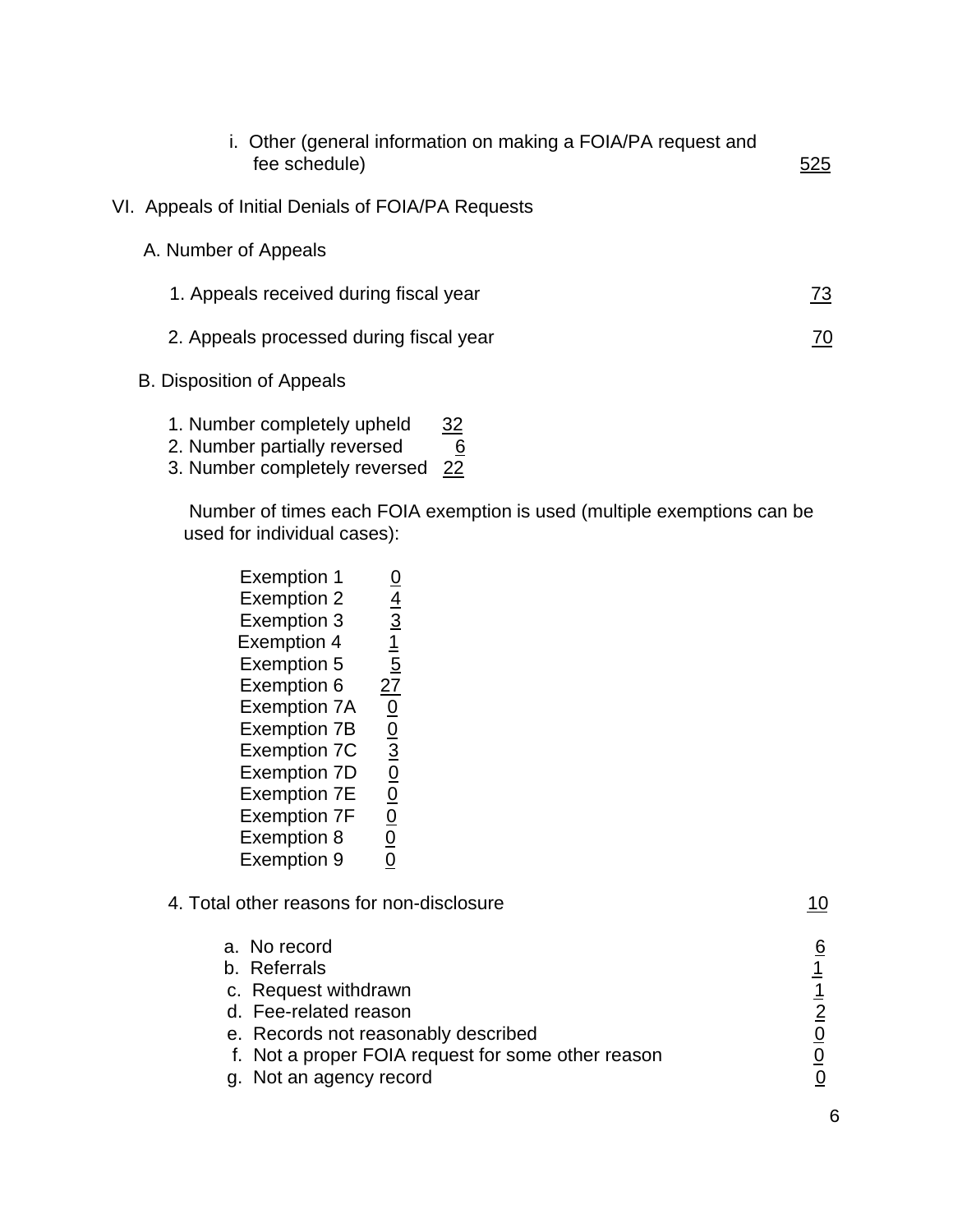| h. Duplicate request<br>i. Other – failure to comply with requirements                                               | $\frac{0}{0}$                      |
|----------------------------------------------------------------------------------------------------------------------|------------------------------------|
| VII. Compliance With Time Limits/Status of Pending Requests                                                          |                                    |
| A. Median processing time for requests processed during the year                                                     |                                    |
| 1. Fast track                                                                                                        |                                    |
| a. Number of requests processed<br>b. Median number of days to process                                               | <u>1,181</u>                       |
| 2. Simple requests                                                                                                   |                                    |
| a. Number of requests processed<br>b. Median number of days to process                                               |                                    |
| 3. Complex requests                                                                                                  |                                    |
| a. Number of requests processed<br>b. Median number of days to process                                               | <u>1,297</u><br>43                 |
| 4. Requests accorded expedited processing.                                                                           |                                    |
| a. Number of requests processed<br>b. Median number of days to process                                               | $\frac{0}{0}$                      |
| 5. Simple requests for Social Security number applications and other Office of<br><b>Earnings Operations records</b> |                                    |
| a. Number of requests processed<br>b. Median number of days to process                                               | 32,577                             |
| 6. Simple requests handled by non-FOIA staff                                                                         |                                    |
| a. Number of requests processed<br>b. Median number of days to process                                               | <u>18,960,390</u><br>Not Available |

NOTE: SSA captures non-FOIA staff simple requests from field and district offices through an automatic workload database. The workload report consists primarily of these PA access requests. Nearly all of these requests are processed on the same day.

B. Status of pending requests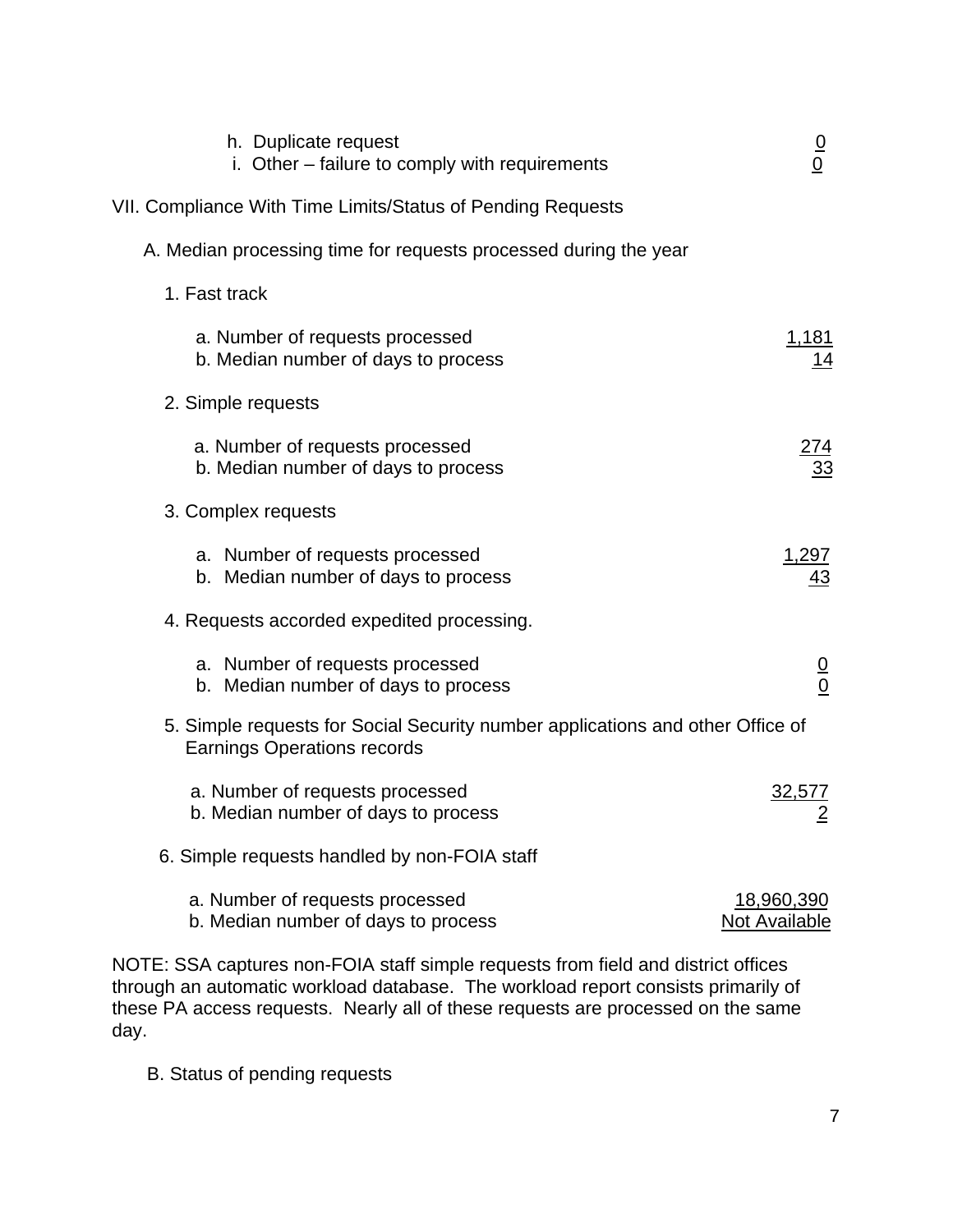#### 1. Fast track

| a. Number of requests pending<br>b. Median number of days pending                                                    | <u> 150</u><br>10     |
|----------------------------------------------------------------------------------------------------------------------|-----------------------|
| 2. Simple requests                                                                                                   |                       |
| a. Number of requests pending<br>b. Median number of days pending                                                    | $\frac{3}{4}$         |
| 3. Complex requests                                                                                                  |                       |
| a. Number of requests pending<br>b. Median number of days pending                                                    | <u> 180</u><br>46     |
| 4. Requests accorded expedited processing                                                                            |                       |
| a. Number of requests pending<br>b. Median number of days pending                                                    | $\frac{0}{0}$         |
| 5. Simple requests for Social Security number applications and other Office of<br><b>Earnings Operations records</b> |                       |
| a. Number of requests pending<br>b. Median number of days pending                                                    | 949.<br>Not Available |

#### VIII. Comparison with Previous Year(s) (optional)

 For FY 2007, SSA processed 18,995,719 as compared to 18,691,303 processed in FY 2006. This is an increase of nearly 2%. The increase in requests processed mostly represents the continuing rise in the number of PA access requests submitted to SSA either by the individual, or a third party with consent, requesting information about themselves from SSA's computer systems. Many businesses and government entities, such as banks, mortgage companies, departments of motor vehicles, and social insurance agencies, ask their customers and clients to verify SSNs and/or certain benefit information as part of their regular business process. As in previous years, PA requests of this nature are rarely, if ever, denied. The vast majority of field requests continue to involve these PA access requests and requesters generally receive this information on the same day.

 Most of the fees that SSA collected for earnings records and SSN verifications are based on a separate provision for fee charging in section 1106(c) of the Social Security Act (42 U.S.C. § 1306(c)), rather than the FOIA fee schedule. This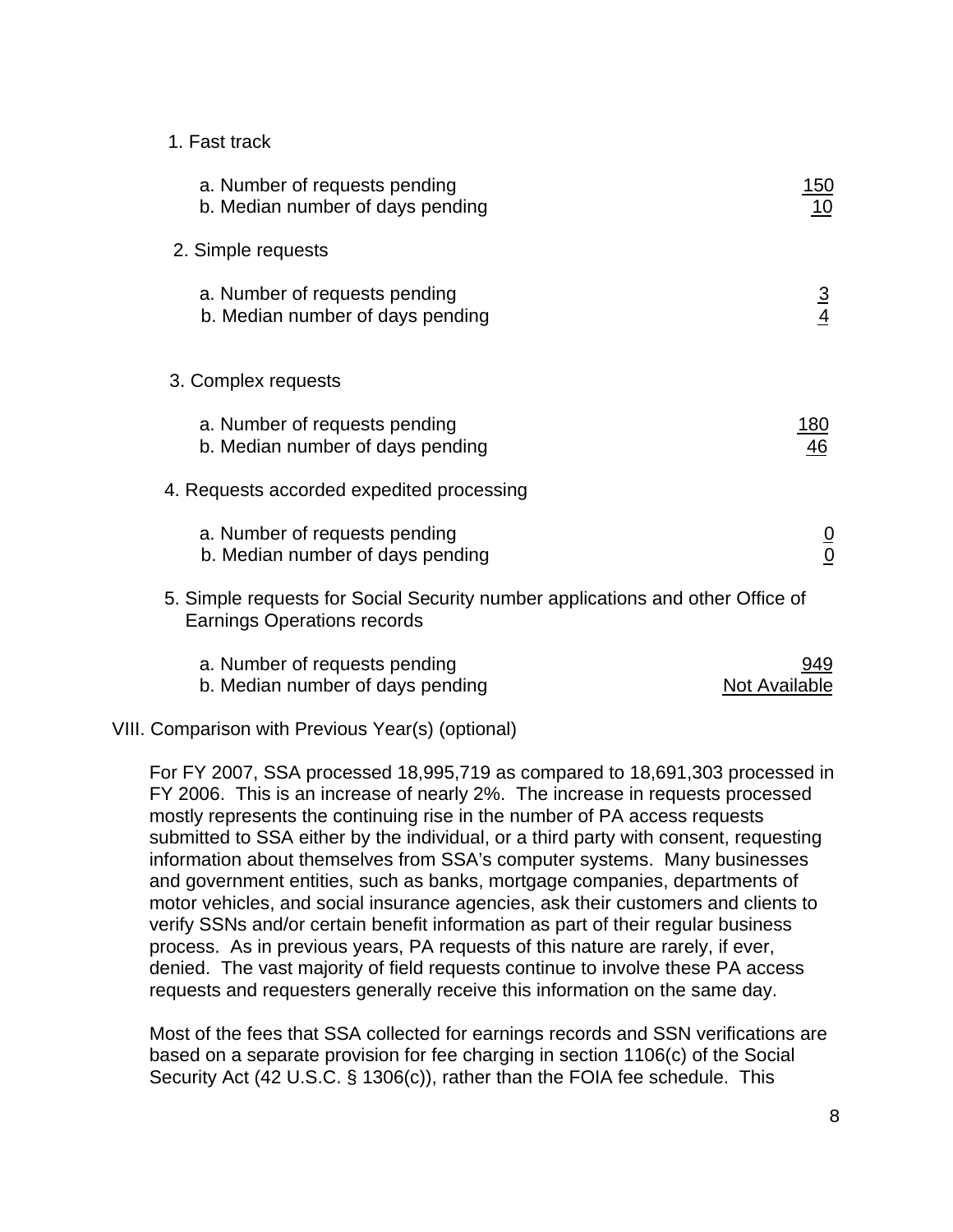provision allows SSA to recover the full cost of certain non-programmatic requests and is reflected by the increase in fee collections.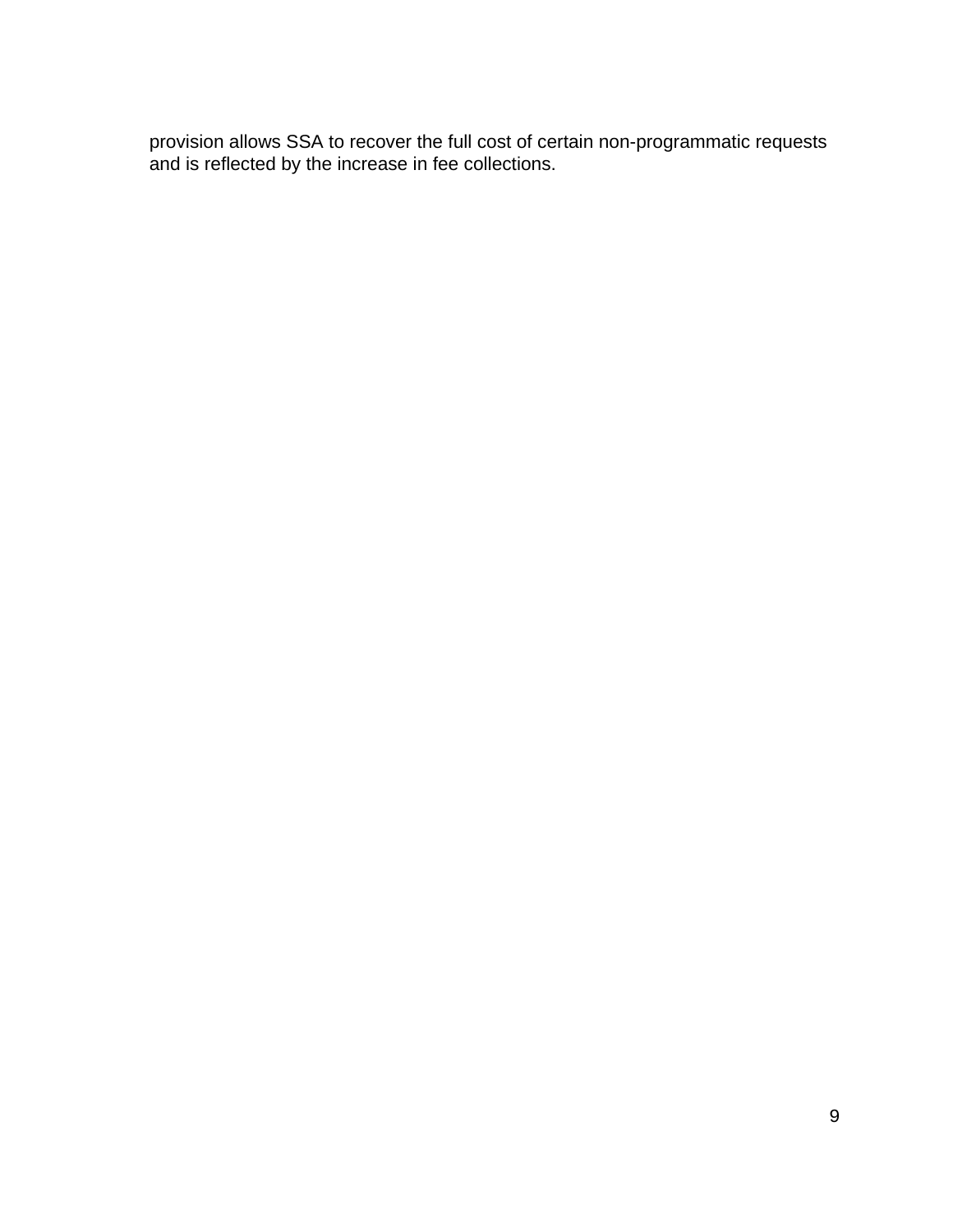Other statistics significant to the Agency:

| 1. Number of requests received for expedited processing:                        | <u> 25</u>     |
|---------------------------------------------------------------------------------|----------------|
| 2. Number of requests granted expedited processing:                             | $\overline{0}$ |
| IX. Costs/FOIA Staffing                                                         |                |
| A. Staffing levels                                                              |                |
| 1. Number of full-time FOIA personnel                                           | <u>36</u>      |
| 2. Number of personnel with part-time or occasional<br>FOIA duties (Work Years) | 360            |
| 3. Total number of FOIA personnel (Work Years)                                  | 396            |
| B. Total costs (including staff and all resources)                              |                |
| 1. FOIA processing (including appeals)                                          | \$29,784,374   |
| 2. Litigation-related activities                                                | \$43,588       |
| 3. Total costs                                                                  | \$29,827,962   |
| 4. Comparison with FY 2006 Total                                                | $+$ \$722,439  |
| X. Fees                                                                         |                |
| 1. Total amount of fees collected by Agency for processing requests             | \$5,521,000    |
| 2. Percentage of total costs                                                    | <u> 19%</u>    |
| XI. FOIA Regulations                                                            |                |
| See 20 CFR, Part 402. This regulation is available electronically at            |                |

<http://www.ssa.gov/foia/>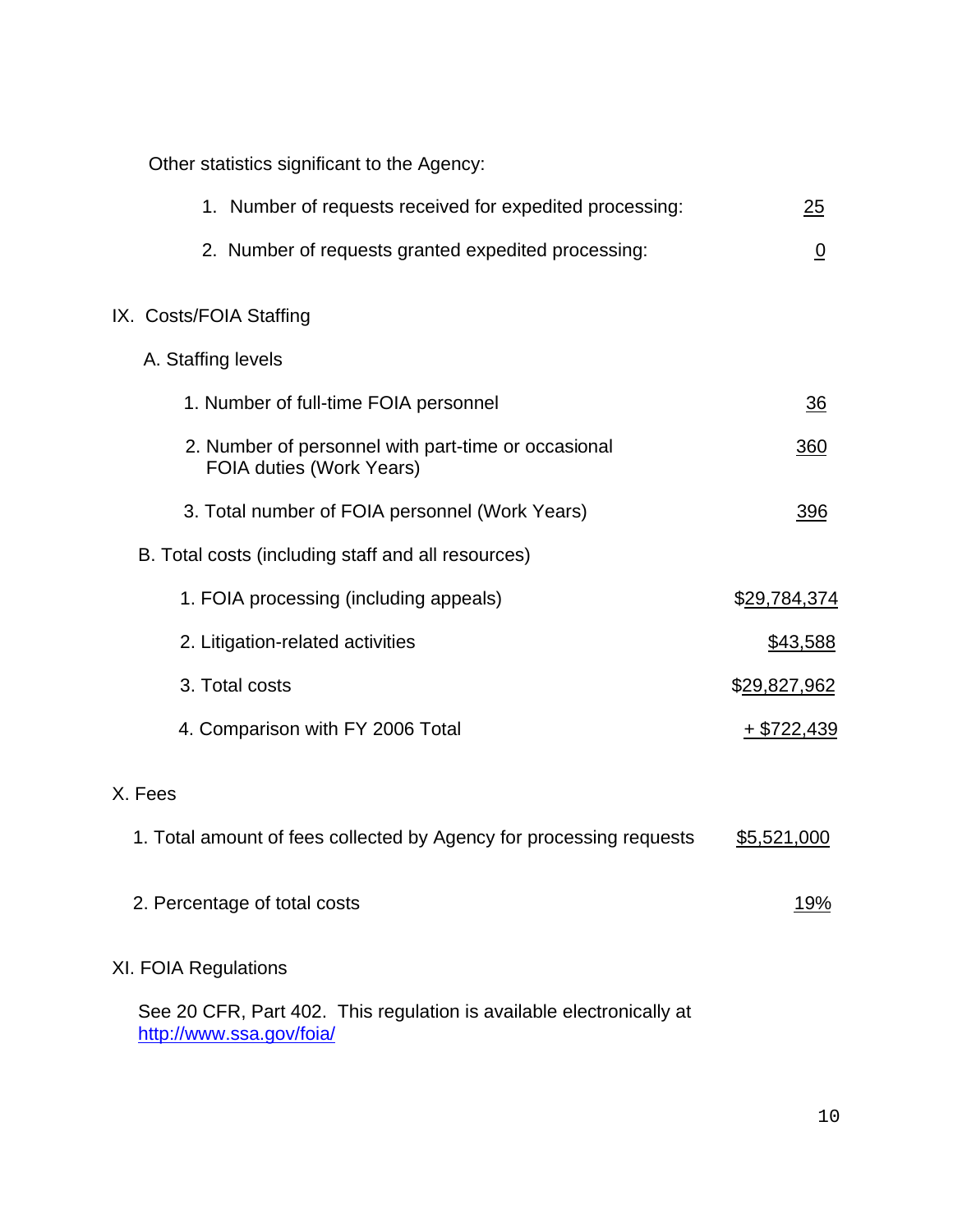# XII. Report on FOIA Executive Order 13392 Implementation

On December 14, 2005, the President issued Executive Order 13392, which required each agency to conduct a review of its FOIA operations, develop an agency-specific plan to improve its administration of the Act, and to include in its annual FOIA report a description of its progress in meeting the milestones and goals established in its improvement plan.

This section of the annual FOIA report contains SSA's description of its progress in implementing the milestones and goals of the FOIA Improvement Plan.

The reporting period for this section concerning Executive Order implementation activities includes progress made by SSA through December 31, 2007, as well as through January 15, 2008, as outlined in our plan.

A. Description of supplementation/modification of agency improvement plan

## Not applicable

B. Report on agency implementation of its plan, including its performance in meeting milestones, with respect to each improvement area

SSA accomplished the majority of its goals established in the report it submitted on June 14, 2006, in response to Executive Order 13292 that we were to complete for this reporting period. One notable achievement during this time period is that OPD closed 90% of its ten oldest pending requests as identified in January 2007. OPD continues to promote training in all forums for its staff and will be hosting its biennial disclosure conference in May. This conference aligns with our goal of ensuring that FOIA analysts and liaisons from our regional offices and other components within SSA are receiving ongoing training.

C. Identification and discussion of any deficiency in meeting plan milestones

1. FOIA Improvement Plan area to which the deficient milestone relates

Backlogs.

2. Deficient milestone and the original target date from the FOIA Improvement Plan.

SSA was unable to meet the goal it established for backlog reduction, which was to decrease the backlog by 5% from the previous year's reporting date of January 15, 2007. The delays in processing are due in part to the loss of some highly-skilled personnel including the Deputy Executive Director, a Division Director, three senior analysts, and an eFOIA administrator. With current budget restraints, we are unsure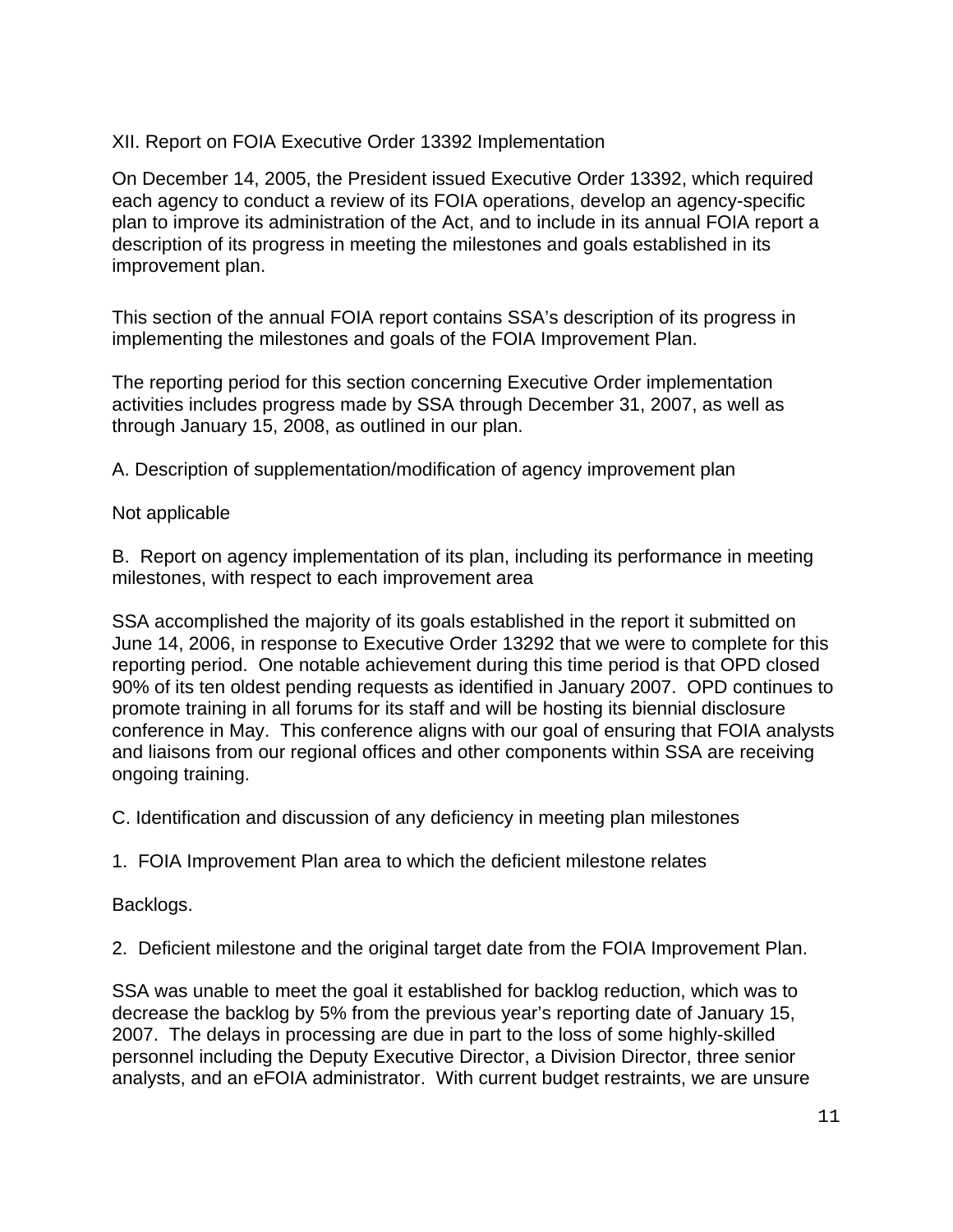whether all of these positions will be filled in the future. In addition, OPD has experienced difficulties in our migration to our new eFOIA system and future updates to the system are required in order for the system to be fully operational as intended and to improve FOIA processing. Changes from the recently enacted OPEN Government Act also require changes to the system. Further, there has been a significant increase in complex cases, which require extensive searches for documents from other components, as well as high-level analysis.

3. Steps taken to correct the deficiency and the dates by which the steps were completed.

Like most other agencies, SSA's efforts to decrease the backlog are an ongoing process. OPD's management staff holds weekly old case meetings, as well as weekly management meetings to assess workloads. We have also stressed to component heads the importance of timely searches to ensure that we adhere to FOIA guidelines. In our effort to streamline operations, we have been tasking our junior-level analysts with responding to priority routine requests. This allows our senior analysts to focus on our more complex cases.

4. Future remedial steps and the dates by which the steps will be completed.

OPD has requested additional staff and we are hopeful we can post any new staff positions by June 1, 2008. We have also recently hired two upper-level college interns who will be on board until late May 2008. We hope these interns will assist us with backlog reduction.

OPD is committed to eliminating backlog and continuously seeks alternative ways to eliminate it. We are also considering temporary details where detailees will work strictly on backlog reduction. We are also considering having staff members work compensatory time with added incentives to maximize and encourage participation.

Given our FY 2007 actual experience and the increasing challenges we have faced concerning existing staffing and the overall increase in incoming complex cases and internet requests, we recognize that our goals for decreasing backlog will not be back on target until FY 2009.

D. Additional narrative statements regarding other Executive Order-related activities (optional)

Not applicable

E. Concise descriptions of FOIA exemptions

The nine exemptions to the FOIA authorize Federal agencies to withhold information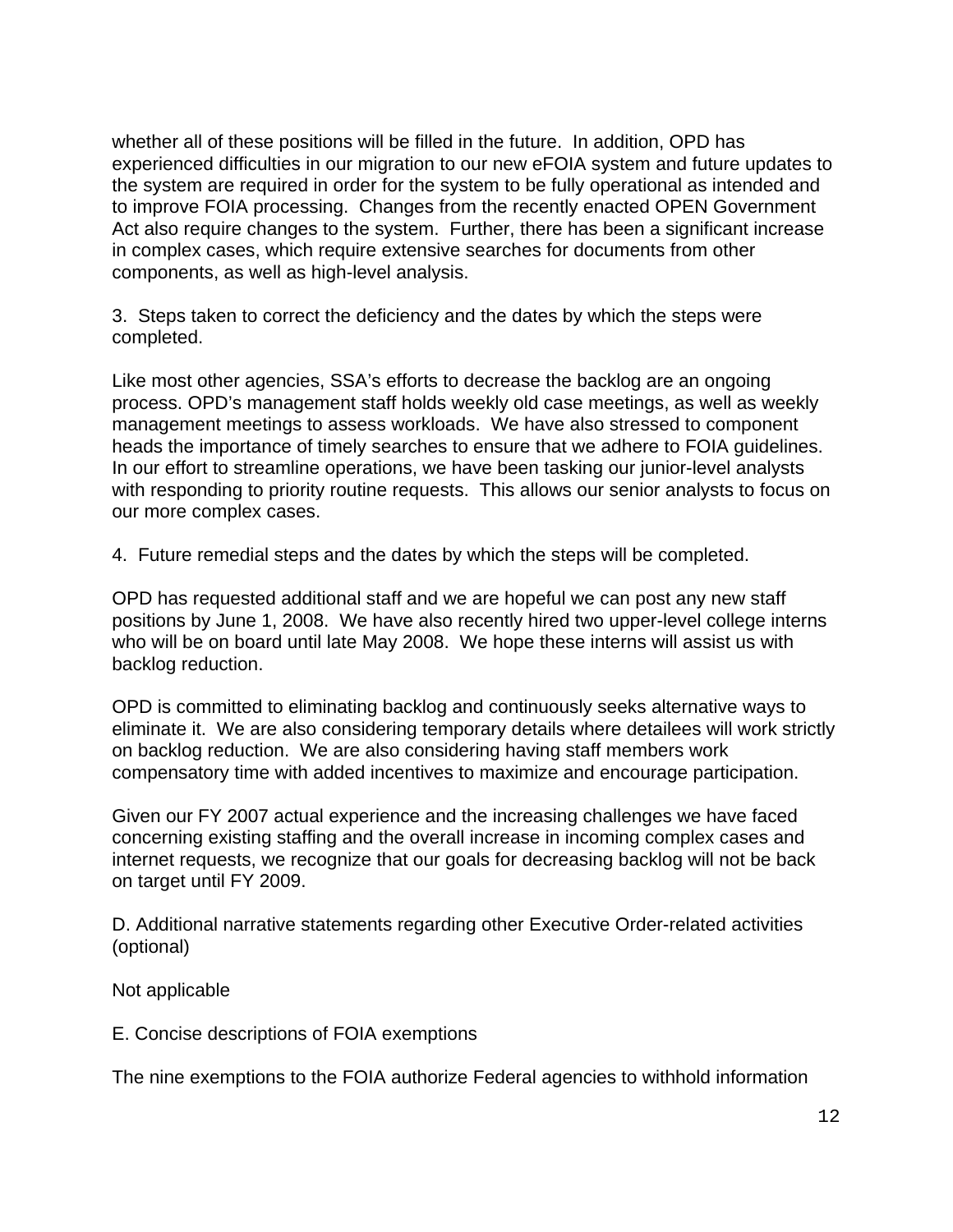covering:

- (1) Classified national defense and foreign relations information;
- (2) Internal agency rules and practices;
- (3) Information that is prohibited from disclosure by another Federal law;
- (4) Trade secrets and other confidential business information;
- (5) Inter-agency or intra-agency communications that are protected by legal privileges;
- (6) Information involving matters of personal privacy;
- (7) Records or information compiled for law enforcement purposes, to the extent that the production of those records (A) could reasonably be expected to interfere with enforcement proceedings, (B) would deprive a person of a right to a fair trial or an impartial adjudication, (C) could reasonably be expected to constitute an unwarranted invasion of personal privacy, (D) could reasonably be expected to disclose the identity of a confidential source, (E) would disclose techniques and procedures for law enforcement investigations or prosecutions, or would disclose guidelines for law enforcement investigations or prosecutions, or (F) could reasonably be expected to endanger the life or physical safety of any individual;
- (8) Information relating to the supervision of financial institutions; and
- (9) Geological information on wells.
- F. Additional Statistics
- 1. Ten Oldest Pending FOIA Requests

| Calendar<br>Year | 2000 | 2001 | 2002 | 2003 | 2004 | 2005 | 2006 | 2007                                                                            |
|------------------|------|------|------|------|------|------|------|---------------------------------------------------------------------------------|
| Requests         |      |      |      |      |      |      |      | Jan 8 Feb 5<br>Mar 28 Mar 30<br>Apr 20 Apr 30<br>May 18 May 23<br>Jun 15 Jun 26 |
|                  |      |      |      |      |      |      |      |                                                                                 |